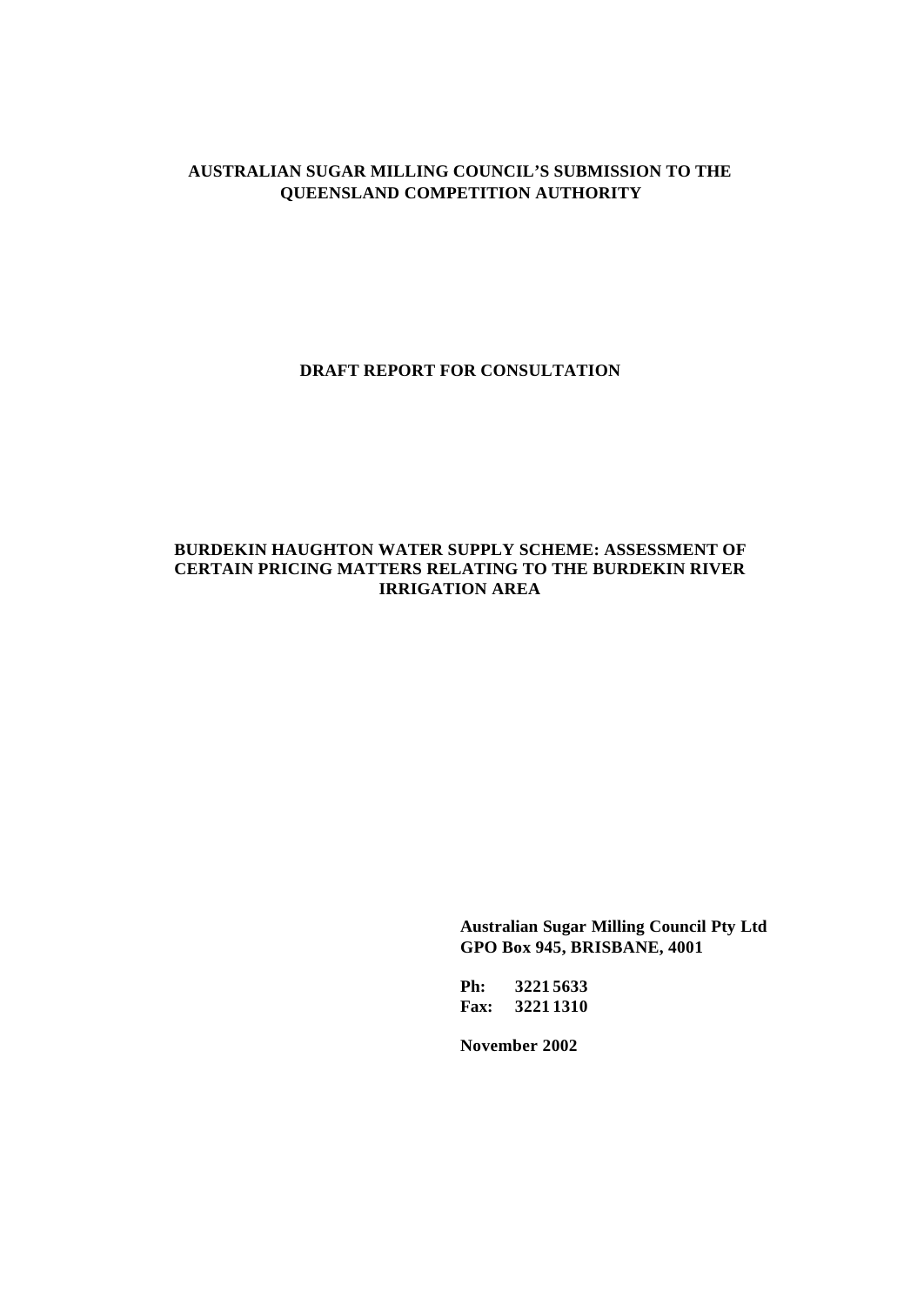## **Introduction**

The Queensland Competition Authority (QCA) has made some general statements in its draft report in relation to capital contributions. While the QCA notes that that there is no universally accepted definition of the term *"capital contributions"*, the QCA views capital contributions as "*capital payments made towards the capital cost of an asset by a third party with the intention of reducing the capital outlay by the owner of the asset and with the expectation that the payment will be recognized for pricing purposes".*

Although the QCA recognised that corporate entities such as SunWater operating for commercial ends should be entitled to seek to achieve a commercial and therefore positive rate of return, it was also recognised that there were circumstances where it may not be appropriate for an entity to charge a positive or a fu lly commercial rate of return – principally where capital contributions have been made towards infrastructure.

Australian Sugar Milling Council (ASMC) seeks further clarification with respect to the statement regarding capital contributions.

## **Background**

The issues of what may fall within the definition of capital contributions and when it may be appropriate for a corporate infrastructure entity to charge a positive rate of return are important issues for the sugar industry. They arise not only in relation to water pricing issues but in other areas in which the industry incurs charges set by other government-owned corporations.

It is submitted by ASMC that, to date, many government-owned corporations have applied their own definition of what may or may not amount to a capital contribution.

Accordingly, ASMC submits that in order to achieve some consistency and certainty, it is appropriate for the QCA to articulate some definitive, generally applicable principles regarding capital contributions and the precise circumstances in which it may be appropriate for an infrastructure entity to charge fully commercial rates of return.

#### **Areas requiring further clarification**

The QCA makes the general statement that a payment should be regarded as a capital contribution if the intention of the parties at the time was that the capital payment would be recognized for pricing purposes. This statement requires further clarification in the following areas:

 $\div$  Why is it necessary to establish that the parties had an intention that the capital payment would be recognized for pricing purposes? Is the QCA seeking to draw analogies with principles of equity, unjust enrichment or contract? It is not suggested that the capital contributors have some right in equity or in contract to the infrastructure asset. The ASMC submits that it ought be sufficient to show that asset contributions were made and that these contributions have not been otherwise recognised ( i.e. it is not a circumstance in which past price reductions have fully